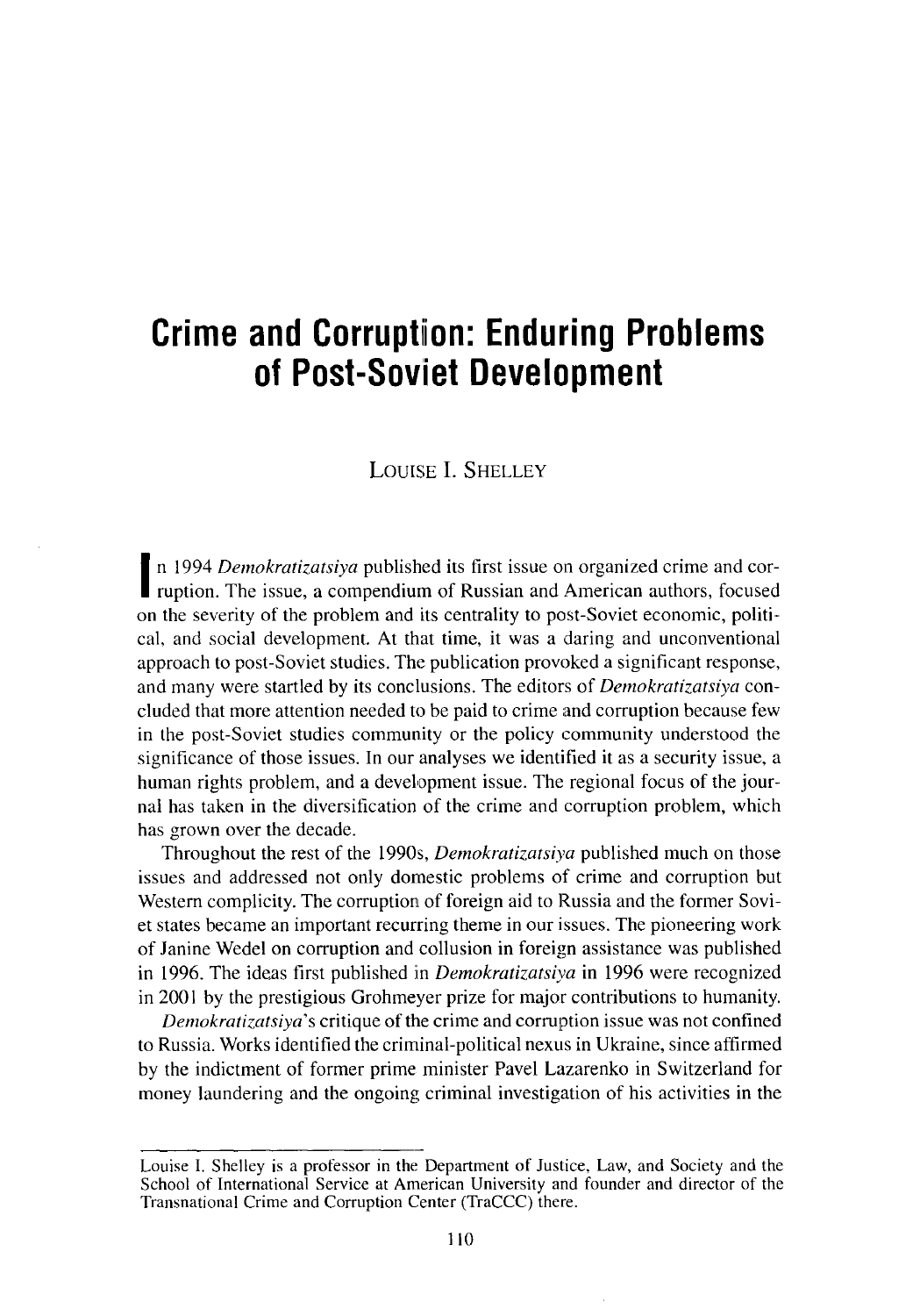United States. Essays on Kazakhstan addressed the problem of corruption, particularly that linked to the energy sector.

Human trafficking out of the former Soviet Union and nuclear smuggling, issues of increasing concern were addressed in *Demokratizatsiya* before they became so topical. The multiple consequences of these crimes were presented in the multidisciplinary fashion that characterizes the journal.

The controversial position that *Demokratizatsiya* took in exposing the crime issue in the mid-1990s required courage on the part of our journal and the Helen Dwight Reid Educational Foundation, which publishes the journal. But the leadership of Heldref insisted that it was the responsibility of a foundation to publish controversial works that might not otherwise reach the public and policy makers.

In 2002, it is hard to believe that *Demokratizatsiya's* attention to the issues of crime and corruption took courage and aroused controversy. It is now the common belief that corruption is a major impediment to Russian development, that significant portions of foreign aid, World Bank loans, and IMF financial transfers never reached their targets and were diverted internally or transferred to offshore accounts. Anticorruption programs are now a major focus of the United States, the European Union, and other donors to Russia and other states of the former Soviet Union.

Organized crime and corruption have not been static phenomena. Russian organized crime and corruption are much more global than a decade ago. The problem of capital flight and international money laundering continues unabated, but the problem is cumulative. The outflows of capital now total in the hundreds of billions, denying Russia the investment capital it needs. The money lost through these outflows far exceeds the foreign aid committed to the region.

The major changes in the problem can be identified as follows:

• Russia has high rates of homicide that are now more than twenty times those in Western Europe and approximately three times the rates recorded in the United States. The rates more closely resemble those of a country in civil war or in conflict than those of a country ten years into a transition.

• Corruption and organized crime are globalized. Russian organized crime is active in Europe, Africa, Asia, and North and South America.

• Massive money laundering is more than a problem of capital flight. It allows Russian and foreign organized crime to flourish. In come cases, it is tied to terrorist funding.

• Crime and corruption differ significantly in diverse regions of Russia.

### **Homicide**

Many expected the Soviet Union to explode in violent conflict. Although there have been many regional conflicts, including the ongoing war in Chechnya, widespread political violence has not occurred. Instead, in Russia there has been an unprecedented rise in interpersonal violence, particularly homicide. This suggests that the violence is inner directed rather than outer directed and may be a substitute for more overt civil conflict.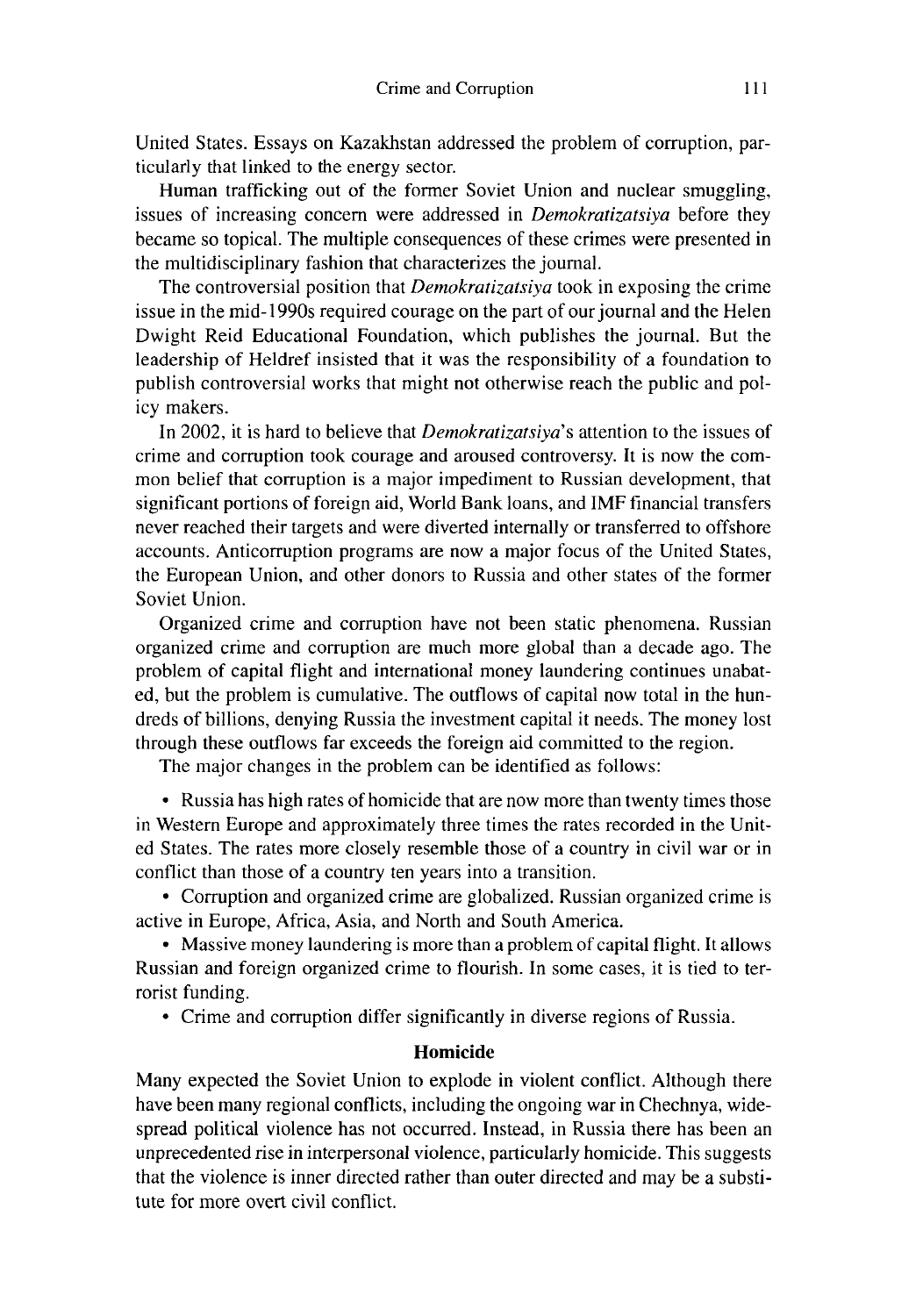The present homicide rate in Russia is approximately 22 per 100,000, far exceeding that recorded in the Soviet period. The vast majority of homicide cases are those connected with family members or known individuals. But homicide numbers have also increased because of the contract killings associated with organized crime groups. Contract killings are most prevalent in large urban areas and in regions of Russia with valuable enterprises and natural resources. The enormous mercase in homicides is a consequence of such factors as the greater availability of arms, the reduced quality of emergency medical care, and the increased familial tensions resulting from high unemployment and the absence of social benefits. The armed conflict in the Chechen region may also contribute to the rise in violence in other regions of the country.

The homicide rate is approximately half that found in countries wracked by civil war, such as Colombia. Although Russia's violent conflict is confined to one part of the country, its patterns of homicide more closely resemble those of countries with serious internal conflicts. Its homicide picture diverges significantly from those in countries such as Ukraine that have much lower rates of homicide but no armed conflict within its borders. The divergence suggests that there are great differences in the processes of transformation in these regions.

#### **Globalized Corruption**

The globalization of Russian corruption has tarnished Russia's international image and undermined its state capacity. Capital flight and money laundering deprived Russia of the possibility of investing **in its** infrastructure, paying salaries, and maintaining the quality of its **institutions** and social services. Russia's billions could not be laundered without the complicity of many Western experts in the banking sector, the legal profession, and the accounting professions. For this reason, the offshore entities of Enron closely resemble those of Gazprom and Itera.

Russia's corruption is not confined by the borders of Russia. The recent bribe payers index of Transparency International put Russia in twentieth place among the top bribe payers. South Africa identified Russians as major "corrupters" in its region. Russians use corruption to internationalize their businesses and buy assets abroad.

Through front companies, trust agreements, and other vehicles to hide wealth, the corrupt and criminalized elite of the Soviet successor states have been the major beneficiaries of the globalized economy. The most deleterious aspect of this globalized corruption is that great portions of Russia's assets are now in offshore havens, outside the reach of Russians and are so successfully hidden that they cannot be recovered.

Globalized corruption has led, to massive asset stripping from Russia, Ukraine, and Kazakhstan, and to a lesser degree from the smaller successor states. The hundreds of millions of dollars tied to Pavel Lazarenko, the former prime minister of Ukraine, and the enormous sums tied to President Nazarbayev of Kazakhstan in Switzerland suggest that there is a common trend in the former Soviet states. Elites grab the resources and the ordinary citizens lack the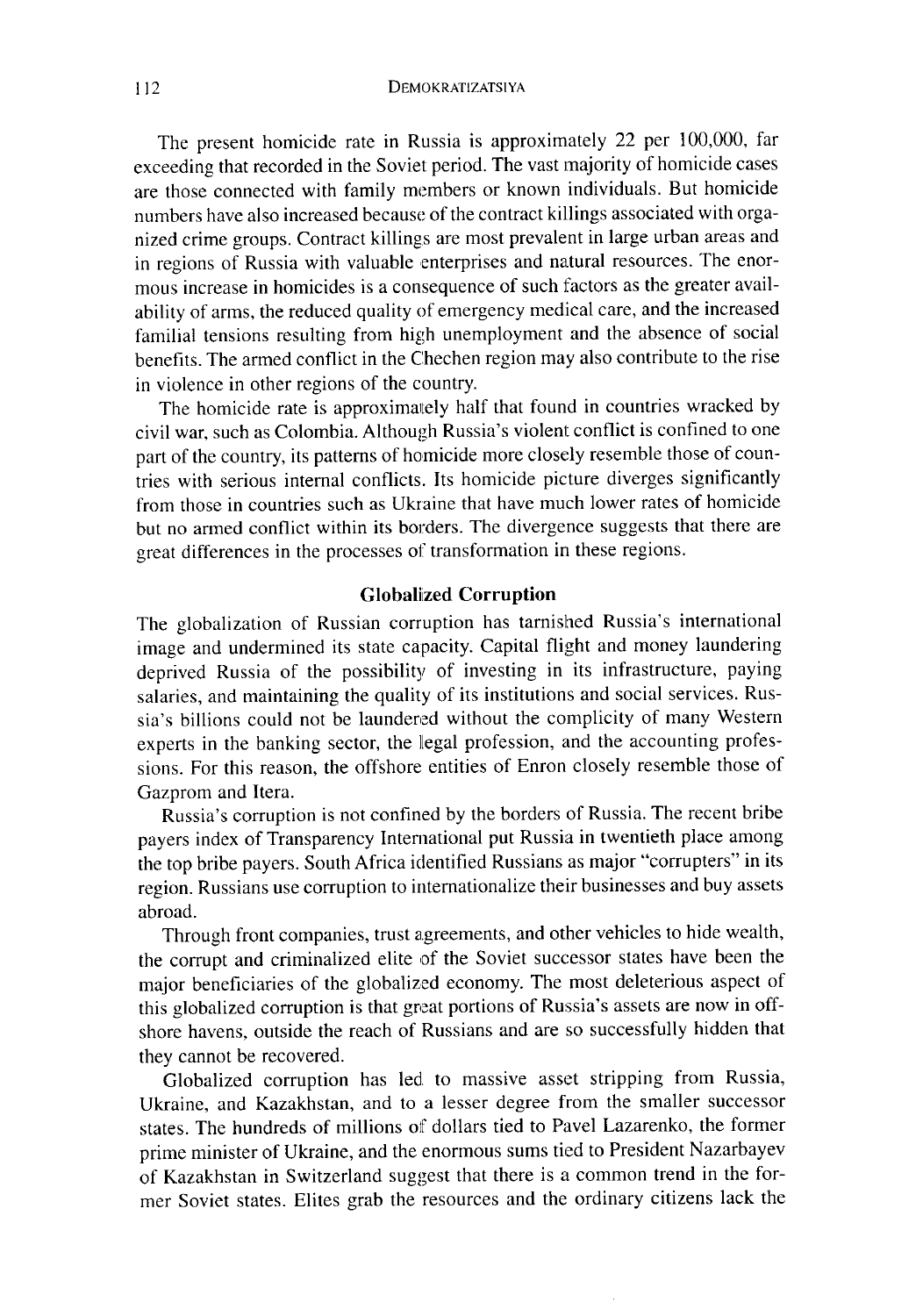capacity to address the looting of their countries. Instead national resources become part of the globalized economy.

#### **Post**-**Soviet Organized Crime**

Post-Soviet organized criminals are now major actors in international organized crime. They have acquired the distinction because of the diversity of their activities, the global reach of their operations, their links with other organized crime groups, and the sheer volume of their activity. Their involvement in weapons trade internationally and in massive money laundering has made them threats to **nation**al security on a regional and international level.

The audacity of their crimes also makes their criminality receive great visibility. The recent indictment of Alimzhan Tokhtakhounov, an Uzbek member of post-Soviet organized crime, for fixing the Olympics is indicative of this high profile crime. Tokhtakhounov, even though he never set foot in the United States, was indicted in federal court in Salt Lake City for influencing Olympic skating judges to favor the French team. Residing in Italy because of his expulsion from France, he sought to acquire a coveted French residence permit to live in his expensive Paris apartment by currying favor with the French. His involvement with the Olympic fix was disclosed by wiretaps placed on his phones in Italy at the behest of the FBI.

The case highlights several of the most important features of post-Soviet organized crime. First, the crime is so transnational that criminals can be indicted for crimes committed outside of the former Soviet states. Second, the offenses are committed in two continents simultaneously. Third, undercover policing techniques requiring cooperation between American and Italian law enforcement are needed to address this crime.

Post-Soviet organized crime groups engage in a full range of illicit activity that includes human trafficking, drugs, and weapons. In the Far East, they also trade in Russia's valuable **natural** resources such as fish and timber. Their crime partners are the organized criminals of Japan, the Koreas, China, and Vietnam.

Central Asian organized crime groups are major players in the international drug trade because of their proximity to the massive drug production of Afghanistan. They are also key actors in human trafficking between the Indian subcontinent and Afghanistan and western Europe. Many of these individuals are trafficked through Russia and Ukraine en route to their final destinations.

Organized crime groups with greater proximity to Europe are involved in all types of illicit activity and money laundering in that region. Recent arrests in Italy reveal illicit funds in the hundreds of millions of dollars and networks that stretch across western Europe.

The organized crime links are evident throughout the world. In Florida, a Russian organized criminal linked drug traffickers from Latin America with corrupt military from Russia to procure helicopters and submarines for the Cali cartel. A submarine under construction in Colombia for drug traffickers was being built with the assistance of Russian-speaking engineers. These are only a couple examples of the extensive links now evident between Ukrainian and Russian criminals and the Colombian drug cartels.